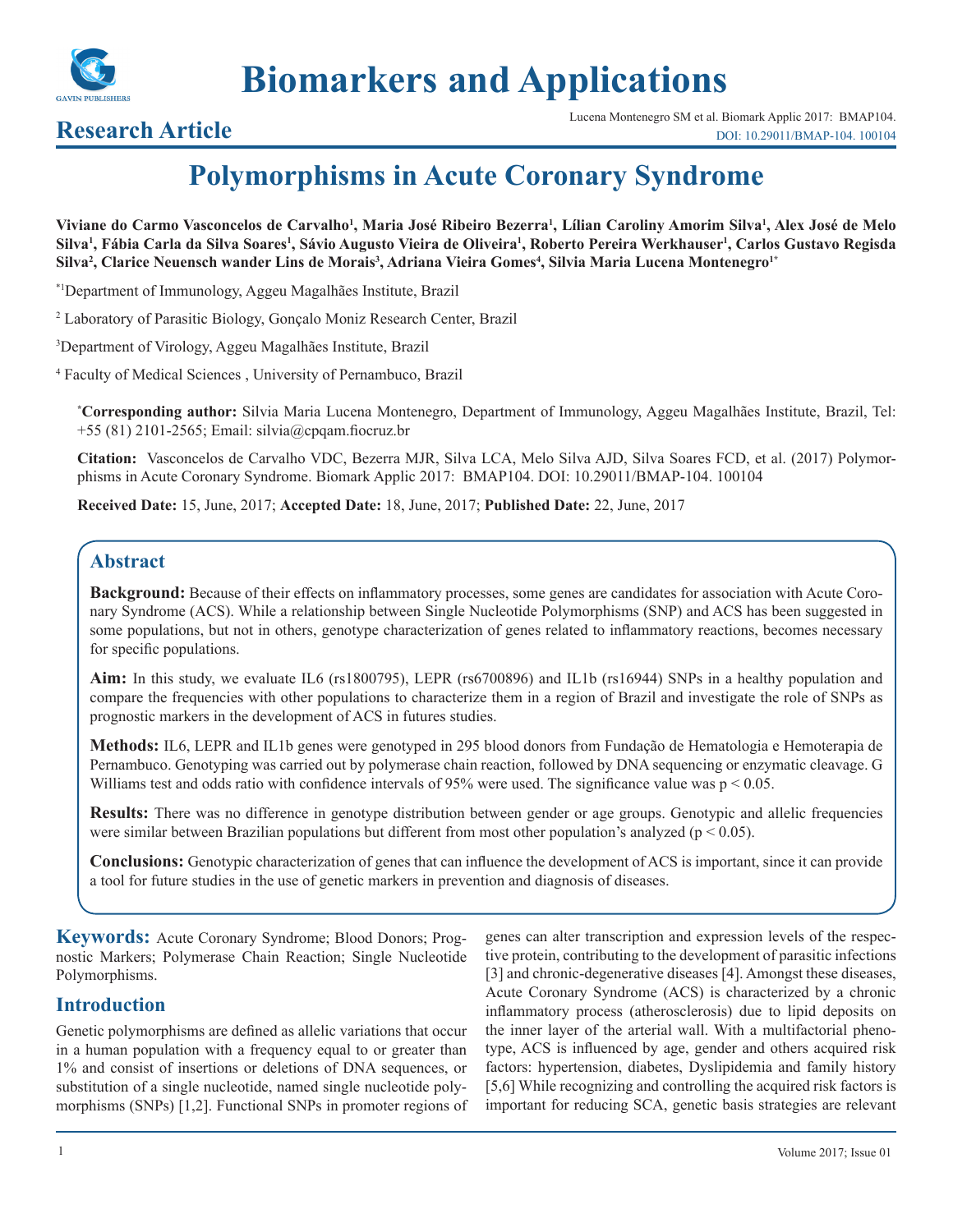using Bio Estat 5.0 [14].

to contribute to the development of innovative tools for diagnosis and therapeutic actions [5,7].

Genetic polymorphisms involved in inflammatory responses have received attention in coronary heart disease. SNPs have been identified in Interleukin (IL) 6, LEPR (Leptin receptor) and IL1 genes [8,9] IL6 (-174 G / C; rs1800795) SNP, at promoter region, has been associated with ACS because it can alter the protein plasma levels and increases the inflammatory process [10] . Elliott et al. (2009) [8] described that T variant allele, in intronic region of LEPR gene (1118 C / T; rs6700896), also increases the risk of coronary heart disease. In addition, IL1 (-511 C / T; rs16944) SNP, at promoter region, has been associated with SCA because T allele variant decreases IL-1 cytokine plasma levels, reducing risk of acute myocardial infarction (AMI) [9]. Thus, the aim of this study was to evaluate SNPs in protein genes in a healthy population in northeastern Brazil, and compare the frequencies with other populations to characterize them in this region and contribute to futures studies, which aim to investigate the potential role of SNPs as prognostic markers in the development of ACS. Furthermore, the identification of such polymorphisms may contribute as an additional risk factor for this disease.

## **Materials and Methods**

#### **Subjects**

Blood donors adults ( $n = 295$ ), 51 women and 244 men, aged between 29 and 65 years (mean  $47.3 \pm 7.9$ ), were randomly selected from Fundação de Hematologia and Hemoterapia de Pernambuco (HEMOPE), in Northeast Brazil. Individuals with risk factors (diabetes and hypertension arterial) related to ACS were excluded. All subjects were submitted to laboratory tests (HEMOPE) for the investigation of infectious and parasitic diseases (Human Immunodeficiency Virus, Cha gas disease, syphilis, Human T lymphotropic virus type 1 and 2 and hepatitis C). Those who presented seropositivity were excluded from the study. The Ethics Committee of HEMOPE approved the study (CAAE 03187512.2.0000.5202) and all participants signed informed consent forms. It was decided not to perform ethnic matching since previous studies in Brazilian populations have demonstrated that skin color or self-defined ethnic origins are not considered accurate as biomarkers for ancestry in Brazil [11].

#### **Genotyping**

Extracted DNA was amplified using polymerase chain reaction with appropriated primers, temperatures and amplification conditions (Table 1). As a negative control, reagents without DNA were used. The fragments were visualized on 1% agarose gel and submitted to DNA sequencing using ABI 3500xL Genetic Analyzer (Applied Bio systems, USA) to display the alleles.

#### **Statistical analysis**

The  $\chi^2$  test was used to verify if observed and expected frequencies were in accordance with Hardy-Weinberg equilibrium.

| Polymor-<br>phisms             | <b>Primers</b>                                                                                                                                           | Amplification condi-<br>tions                                                                                                               | Frag-<br>ments<br><b>sizes</b><br>(bp) | Refer-<br>ences        |
|--------------------------------|----------------------------------------------------------------------------------------------------------------------------------------------------------|---------------------------------------------------------------------------------------------------------------------------------------------|----------------------------------------|------------------------|
| IL <sub>6</sub><br>(rs1800795) | F: 5' AGC<br><b>CTC AAT</b><br>GAC<br><b>GAC CTA</b><br>AGC 3'<br>$R: 5'$ ACT<br><b>GGA GAT</b><br><b>GTC TGA</b><br><b>GGC TCA</b><br>TT <sub>3</sub> ' | $94^{\circ}$ C – 2 mir<br>$94^{\circ}C - 1$ mir<br>$65^{\circ}$ C - 1 mir<br>$-35X$<br>$68^{\circ}C - 1$ mir<br>$65^{\circ}$ C – 5 min      | 226                                    | $[10]$<br>Adapt-<br>ed |
| <b>LEPR</b><br>(rs6700896)     | $F: 5'$ GCC<br>CTT CTT<br><b>TCC TCA</b><br><b>AGC CTT</b><br>CC 3'<br>$R: 5'$ GCT<br><b>CCA AAG</b><br><b>CCA GAC</b><br><b>AAA CTG</b><br>GT3'         | $95^{\circ}$ C – 5 mir<br>$95^{\circ}$ C – 30 se<br>$55^{\circ}$ C – 30 se<br>30 X<br>$68^{\circ}$ C – 30 se<br>$68^{\circ}$ C - 5 min      | 515                                    | $[12]$<br>Adapt-<br>ed |
| IL1 (rs1694)                   | F: 5' TGG<br><b>CAT TGA</b><br><b>TCT GGT</b><br><b>TCA TC</b><br>3<br>$R: 5'$ GTT<br><b>TAG GAA</b><br><b>TCT TCC</b><br><b>CAC TT</b><br>3'            | $94^{\circ}$ C – 5 min<br>$94^{\circ}$ C – 60 seg<br>$55^{\circ}$ C - 40 seg<br>$-35X$<br>$72^{\circ}$ C – 40 seg<br>$74^{\circ}$ C - 7 min | 304                                    | $[13]$<br>Adapt-<br>ed |

Qualitative variables were analyzed using the G Williams test and odds ratio (OR) with confidence intervals of 95%. In all tests, the level of significance was  $p < 0.05$ . Data analysis was performed

bp - base pair

**Table 1:** Sequence of primers and amplification conditions for each polymorphism

### **Results**

The distributions of genotype frequencies are according to Hardy-Weinberg equilibrium ( $p > 0.05$ ). Men were the most frequent participant (82.7%). Two groups were formed according to the mean age of individuals:  $\leq 47$  and  $> 47$  years old. There was no difference when compared genotype distribution among gender or age groups ( $p > 0.05$ ). GG genotype (IL-6) was the most common in males (60.6%) and females (55.0%); CT genotype (LEPR) was more frequent in males (54.5%), while CC genotype in fe-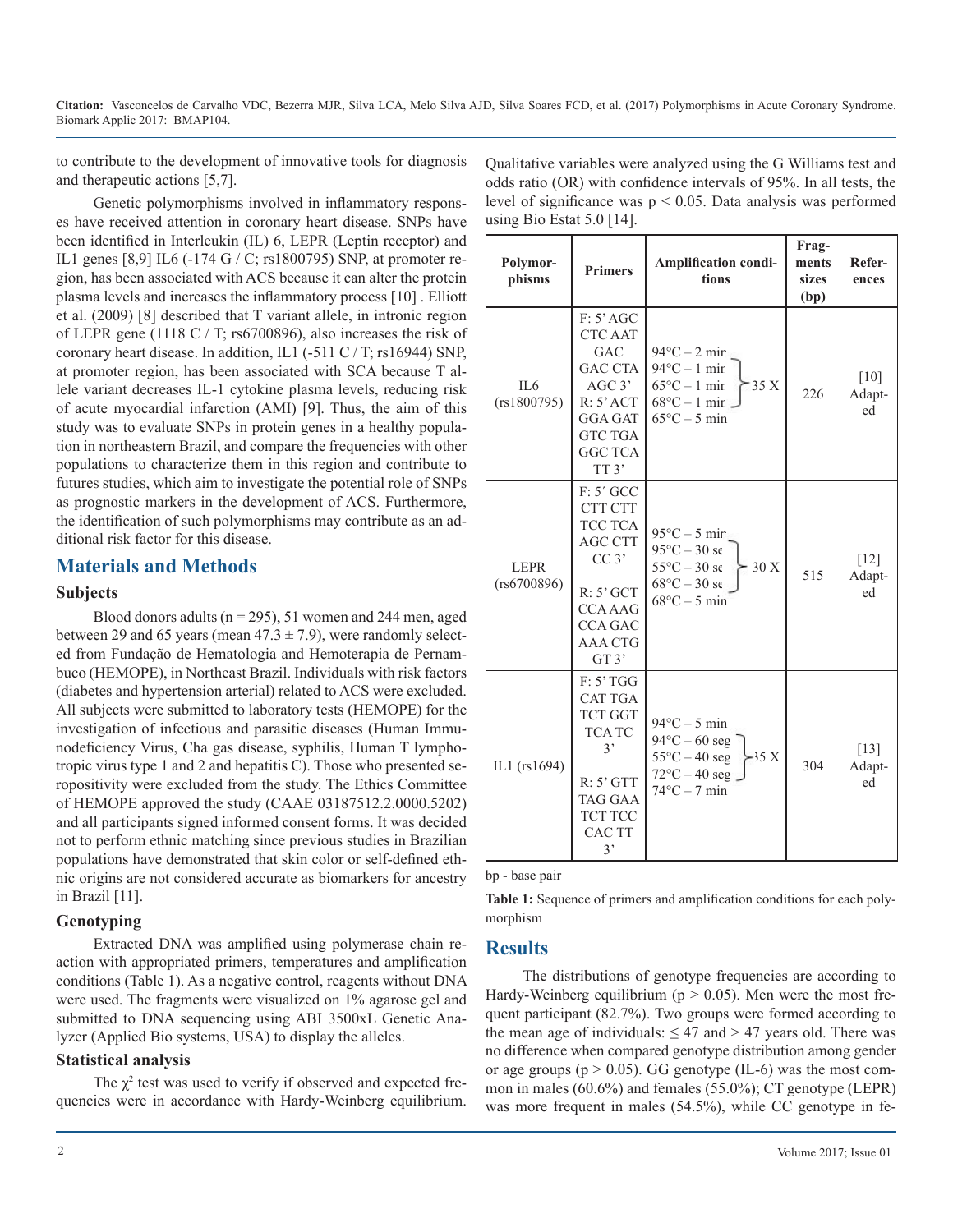males (45.1%). The CT genotype (IL-1) was the most frequent in males (46.7%) and females (48.8%). GG (IL-6), CT (LEPR) and CT (IL-1) genotypes were more frequent in both age groups. There was no association risk between the genotype distributions regarding gender or age, since  $p > 0.05$  in all analysis (Table 2). The most frequent genotypes in the northeast population were GG (IL-6), CT (LEPR) and CT (IL-1). Genotype frequencies of the present study were similar when compared to Amazon [15] and Rio de

Janeiro  $[16]$  (p  $> 0.05$ ). Genotype in IL6 gene, in populations from Portugal [17] Malaysia [18] Italy [13,19] China [20] and Mexico [21] were different when compared to our study ( $p \le 0.0004$ ). For LEPR, genotype frequencies also showed statistical differences between China [22] and Egypt [12] populations ( $p \le 0.0001$ ). Regarding IL1 polymorfism, it was different when compared Portugal [17] Germany [23], Italy [19], Malaysia [24], Korea [25] and northeastern Brazil genotype frequencies ( $p \le 0.004$ ) (Table 3).

| Polymorphisms                      | Gender $n = 295$         |                           |      |                                                          | Age $n = 295$                              |              |  |
|------------------------------------|--------------------------|---------------------------|------|----------------------------------------------------------|--------------------------------------------|--------------|--|
| <b>Genotypes</b>                   | Male $n = 244$<br>$(\%)$ | Female $n = 51$<br>$(\%)$ | p    | $\leq$ 47 years<br>$\mathbf{n} =$<br>179 $(\frac{9}{0})$ | $>47$ years<br>$\mathbf{n} =$<br>116 $(*)$ | $\mathbf{p}$ |  |
| IL6 (rs 1800795)                   |                          |                           |      |                                                          |                                            |              |  |
| GG                                 | 148(60.6)                | 28(55.0)                  |      | 103(57.5)                                                | 75 (64.6)                                  |              |  |
| GC                                 | 84 (34.4)                | 19 (37.2)                 | 0.63 | 68 (38.0)                                                | 33(28.5)                                   | 0.2          |  |
| CC                                 | 12(5.0)                  | 4(7.8)                    |      | 8(4.5)                                                   | 8(6.9)                                     |              |  |
| <b>Alleles</b>                     |                          |                           |      |                                                          |                                            |              |  |
| ${\bf G}$                          | 380 (77.9)               | 75(73.5)                  |      | 274(76.5)                                                | 183 (78.9)                                 |              |  |
| $\mathbf C$                        | 108(22.1)                | 27(26.5)                  |      | 84 (24.5)                                                | 49(21.1)                                   |              |  |
| LEPR (rs<br>6700896)               |                          |                           |      |                                                          |                                            |              |  |
| CC                                 | 73 (29.9)                | 23(45.1)                  |      | 60(33.5)                                                 | 36(31.0)                                   |              |  |
| CT                                 | 133(54.5)                | 20(39.2)                  | 0.09 | 94(52.5)                                                 | 59 (50.9)                                  | 0.96         |  |
| <b>TT</b>                          | 38(15.6)                 | 08(15.7)                  |      | 25(14.0)                                                 | 21(18.1)                                   |              |  |
| <b>Alleles</b>                     |                          |                           |      |                                                          |                                            |              |  |
| $\mathbf C$                        | 279 (57.2)               | 66 (64.7)                 |      | 214(67.3)                                                | 131(56.5)                                  |              |  |
| T                                  | 209 (42.8)               | 36(35.3)                  |      | 144 (40.2)                                               | 101(43.5)                                  |              |  |
| IL1<br>(r <sub>s</sub> )<br>16944) |                          |                           |      |                                                          |                                            |              |  |
| CC                                 | 75(30.8)                 | 13(30.2)                  |      | 57(31.8)                                                 | 33(28.4)                                   |              |  |
| CT                                 | 114(46.7)                | 21 (48.8)                 | 0.96 | 87 (48.6)                                                | 53 (45.7)                                  | 0.44         |  |
| <b>TT</b>                          | 55(22.5)                 | 9(21.0)                   |      | 35(19.6)                                                 | 30(25.9)                                   |              |  |
| <b>Alleles</b>                     |                          |                           |      |                                                          |                                            |              |  |
| $\mathbf C$                        | 264(54.1)                | 47(46.1)                  |      | 201(56.1)                                                | 119(53.3)                                  |              |  |
| $\mathbf T$                        | 224 (45.9)               | 39 (38.2)                 |      | 157(43.8)                                                | 113 (48.7)                                 |              |  |

p - G Williams Test

Table 2: Genotypic frequencies of polymorphisms in IL-6, IL-1, LEPR and IL-1 according to gender and age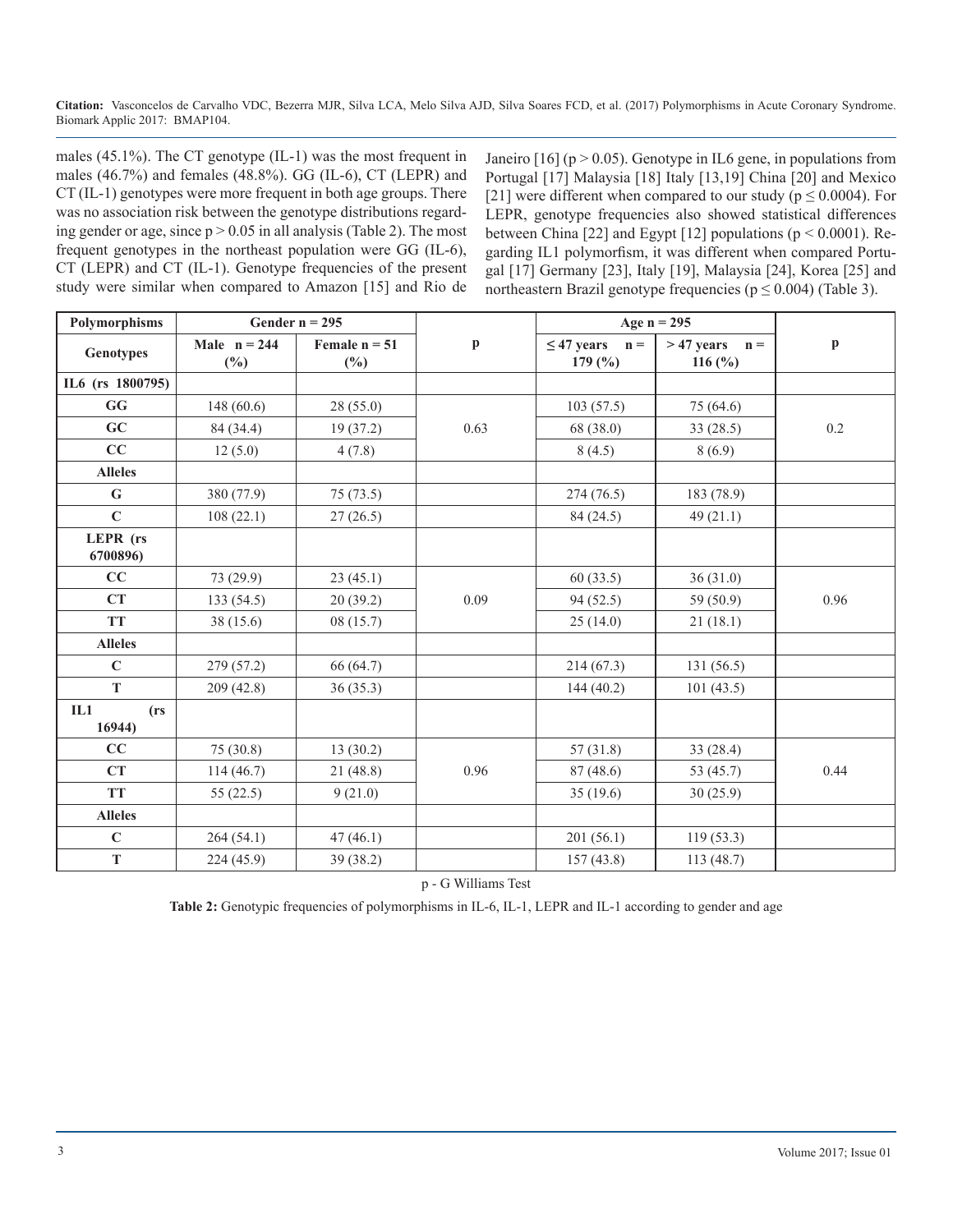| Citation: Vasconcelos de Carvalho VDC, Bezerra MJR, Silva LCA, Melo Silva AJD, Silva Soares FCD, et al. (2017) Polymorphisms in Acute Coronary Syndrome. |  |  |  |  |
|----------------------------------------------------------------------------------------------------------------------------------------------------------|--|--|--|--|
| Biomark Applic 2017: BMAP104.                                                                                                                            |  |  |  |  |

| Polymor-<br>phisms | Country                    | $\mathbf n$ | Genotype frequencies $n(\%)$ |             |            | $\mathbf{p}$ | Allele frequencies $n(\%)$ |             | $\mathbf{p}$ |
|--------------------|----------------------------|-------------|------------------------------|-------------|------------|--------------|----------------------------|-------------|--------------|
|                    |                            |             | GG                           | GC          | CC         |              | G                          | $\mathbf C$ |              |
|                    | Brazil -<br>NorthEast      | 295         | 176 (59.4)                   | 103(35.3)   | 16(5.3)    | Reference    | 455(77.1)                  | 135(22.9)   | Reference    |
|                    | Brazil -<br>Amazon         | 77          | 49 (63.64)                   | 23 (29.87)  | 5(6.49)    | 0.6934       | 121(78.6)                  | 33(21.4)    | 0.7005       |
| IL6                | Portugal                   | 735         | 319 (43.4)                   | 324(44.1)   | 92(12.5)   | ${}< 0.0001$ | 962(65.4)                  | 508 (34.6)  | ${}< 0.0001$ |
| (rs1800795)        | Malaysia                   | 100         | 12(12.0)                     | 81 (81.0)   | 7(7.0)     | ${}< 0.0001$ | 105(52.5)                  | 95 (47.5)   | ${}< 0.0001$ |
|                    | Italy                      | 112         | 45(40.2)                     | 51 (45.5)   | 16(14.3)   | 0.0005       | 141 (62.9)                 | 83 (37.1)   | ${}< 0.0001$ |
|                    | China                      | 331         | 329 (99.4)                   | 1(0.3)      | 1(0.3)     | ${}< 0.0001$ | 659 (99.5)                 | 3(0.5)      | ${}< 0.0001$ |
|                    | Mexico                     | 102         | 80 (78.4)                    | 20(19.6)    | 2(2.0)     | 0.002        | 180 (88.2)                 | 24(11.8)    | 0.0004       |
|                    |                            |             | CC                           | <b>CT</b>   | <b>TT</b>  |              | $\mathbf C$                | $\mathbf T$ |              |
| <b>LEPR</b>        | Brazil-<br>NorthEast       | 295         | 96(32.5)                     | 153(51.9)   | 45(15.6)   | Reference    | 345(58.5)                  | 243 (41.2)  | Reference    |
| (rs6700896)        | China                      | 109         | 5(4.6)                       | 24(22.1)    | 80 (73.4)  | ${}< 0.0001$ | 34(15.6)                   | 184 (84.4)  | ${}< 0.0001$ |
|                    | Egypt                      | 30          | 30(100.0)                    | 0(0.0)      | 0(0.0)     | ${}< 0.0001$ | 60(100.0)                  | 0(0.0)      | ${}< 0.0001$ |
|                    |                            |             | CC                           | CT          | <b>TT</b>  |              | $\mathbf C$                | T           |              |
|                    | Brazil-<br>NorthEast       | 295         | 91 (30.8)                    | 138 (46.8)  | 66(22.4)   | Reference    | 320 (54.2)                 | 270(45.8)   | Reference    |
| IL1<br>(rs16944)   | Brazil - Rio<br>de Janeiro | 44          | 17(38.7)                     | 23(52.3)    | 4(9.0)     | 0.0875       | 57(64.8)                   | 31(35.2)    | 0.062        |
|                    | Portugal                   | 735         | 327 (44.5)                   | 309 (42.0)  | 99 (13.5)  | ${}< 0.0001$ | 963 (65.5)                 | 507 (34.5)  | ${}< 0.0001$ |
|                    | Germany                    | 94          | 43 (45.8)                    | 41 $(43.6)$ | 10(10.6)   | 0.0051       | 127(67.5)                  | 61(32.5)    | 0.0012       |
|                    | Italy                      | 205         | 90 (43.9)                    | 89 (43.4)   | 26(12.7)   | 0.002        | 269(65.6)                  | 141 (34.4)  | 0.0003       |
|                    | Malaysia                   | 60          | 13(21.6)                     | 22(36.7)    | 25(41.7)   | 0.01         | 48 $(40.0)$                | 72(60.0)    | 0.0045       |
|                    | Korea                      | 364         | 61(16.8)                     | 194(53.3)   | 109 (29.9) | ${}< 0.0001$ | 316(43.4)                  | 412 (56.6)  | ${}< 0.0001$ |

n - Number of subjects; p - G Williams Test

**Table 3:** Distribution of genotype frequencies of polymorphisms in different healthy populations

# **Discussion**

In this study, it is hypothesized that the presence of polymorphisms in the IL6, LEPR and IL1 genes may contribute to the development of ACS, considering that these polymorphisms may exacerbate inflammatory responses and contribute to the formation of atherosclerosis. Blood donors have been selected for control groups in genetic studies as it is assumed that this group represents the general population. Authors have observed [26,27] that most randomly recruited blood donors are male, in agreement with our study. Swirta et al. (2015) [27] studying the genetic influence on coronary artery disease (CAD), recruited Polish blood donors as control group and verified that 85.3% were male with 34.0 years old of mean age, lower than our study (47 years old). Although our results indicated no risk association between gender and / or age in developing ACS with the studied polymorphisms, this possibility should not be excluded [28,29] Chiappelli et al. (2005) [30], in a study with Italian men over 67 years old, associated IL6 C allele with AMI and suggested that this association is age-dependent. Perhaps due to the fact that adults over 65 years were not included in the present study, we were unable to observe significant differences between the frequency of IL-6 gene polymorphism and gender ( $p = 0.63$ ) or age ( $p = 0.20$ ). In contrast, Jin et al. (2015) [22] found no association between LEPR polymorphism and susceptibility to cardiovascular disease in Chinese men and women of 59 years old, which support our finding, despite our mean age is lower. Besides, IL1 gene polymorphism has been associated with atherosclerosis in some populations [9,29]. Iacoviello et al. (2005) [29] stated that TT genotype conferred 64% less risk of AMI development in younger women. Also, Rios et al. (2010) [9] found that CC genotype increases the risk of CAD in individuals between 50 and 56 years old.

When comparing the genotype frequencies among Brazilian individuals from different regions, we can observe that, despite the intense miscegenation between them, the genetic characteristics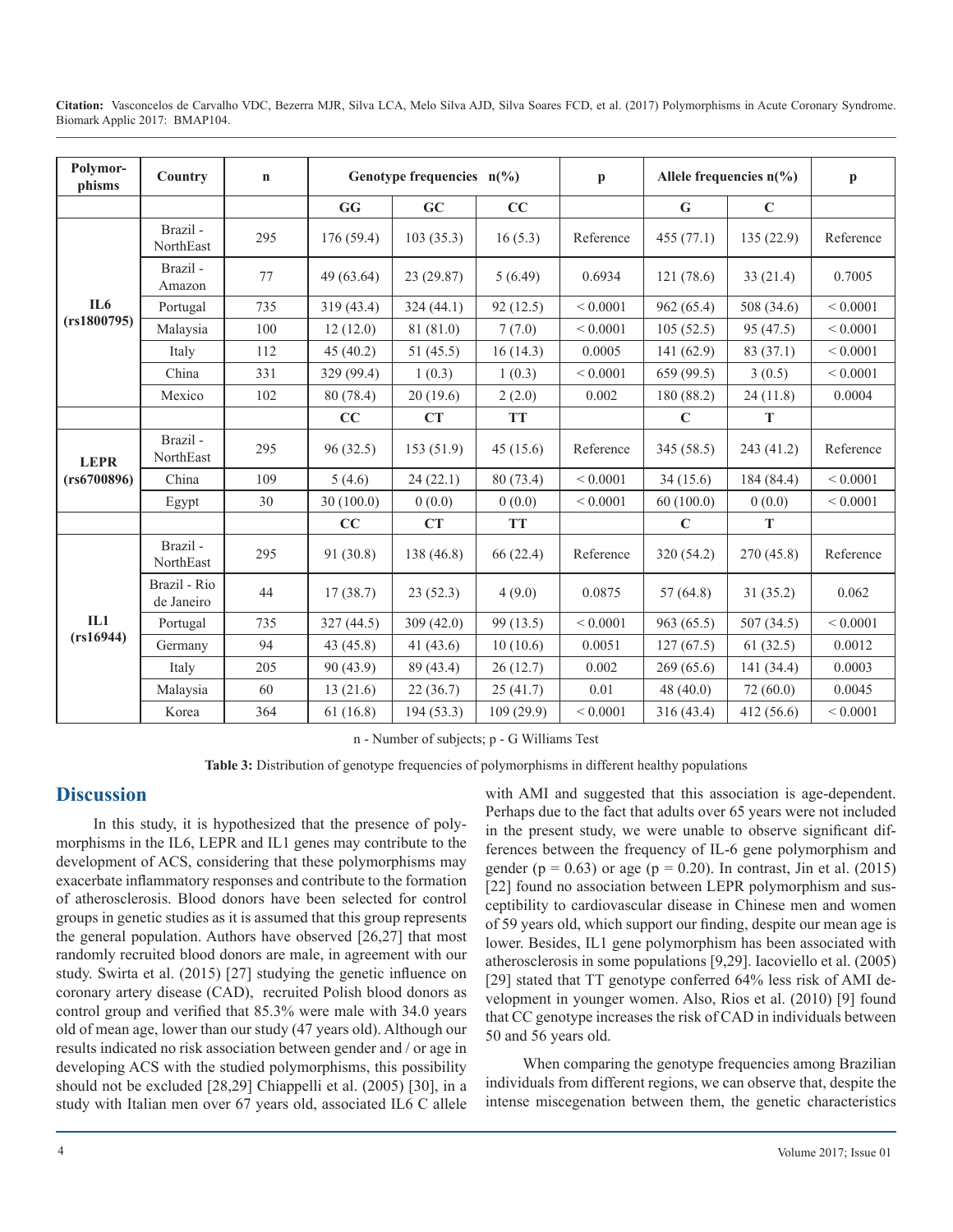in relation to the SNPs evaluated remained similar. In the North East population of this study, the genotype distributions of IL-6 gene were different ( $p \le 0.0004$ ) when compared to other populations, although a similarity was demonstrated in relation to the population from Amazon ( $p = 0.69$ ). CC genotype was less frequent (5.3%) than in Portugal (12.5%), Malaysia (7.0%) and Italy (14.3%) populations. In a study with Pakistani patients, Satti et al. (2013) [30] demonstrated that the frequency of CC genotype, IL-6 and C - reactive protein plasma levels were higher in CAD patients than in control subjects ( $p = 0.0025$ ). LEPR genotype distributions from our study were different when compared to China and Egypt populations ( $p < 0$ , 0001) [12,22]. T minor allele has been associ[ated with a significant increase in the risk of CAD \[8\] which was](https://www.ncbi.nlm.nih.gov/pubmed/15588481)  not corroborated by Jin et al. (2015) [22], since they found no as[sociation between T allele and cardiovascular disease in Chinese](https://www.ncbi.nlm.nih.gov/labs/articles/24952212/)  patients. Interestingly, there was no evidence of this allele in the study by Swellan et al. (2012) [12] in Egyptian healthy individuals. Regarding to IL1 gene, our results were similar to genotype distributions in Rio de Janeiro ( $p = 0.08$ ) [16] and CT genotype was the most frequent in both population (22.4% and 9.0%, respectively).

[The CC genotype in IL1 gene was most frequent in Portugal](https://oup.silverchair-cdn.com/oup/backfile/Content_public/Journal/eurheartj/35/6/10.1093/eurheartj/eht548/2/eht548.pdf?Expires=1498116146&Signature=MowGg27Jug~QRK4L-hJ6rPeaJGjZW1sKHCyBvCySa2QE4~V8XPQN0Jm1RObgiGmB4mARN1zjhE5JO~CXN1TOO3QXVOmo7BN5prLVJIQLCv)   $(44.5\%)$ , Germany  $(45.8\%)$  and Italy  $(43.9\%)$  populations and is associated with an higher risk for CAD because it increases levels of the corresponding inflammatory cytokine, contributing to the progression of atherosclerotic plaque [29].The genotypic distributions evaluated in the blood donor of the present study, when compared to other populations, showed the diversity of the SNPs frequencies in other countries, evidencing the importance of genetic studies in specific population groups to establish a cause-effect relationship between genes and diseases.

### **Conclusions**

Knowledge regarding the frequencies of genetic polymorphisms in a particular population may be a very useful tool for understanding and assessing the risk of development of several diseases. The investigation of risk factors, as well as genetic mark[ers for ACS, is essential for prevention, diagnosis and treatment,](https://www.ncbi.nlm.nih.gov/pmc/articles/PMC140919/)  and can reduce morbidity and mortality. These findings may be employed for future association studies regarding these polymor[phisms with the inflammatory nature of diseases. One further ex](https://www.ncbi.nlm.nih.gov/pubmed/22215535)planation for the differences found with other populations may be the different cultural and ethnic backgrounds, which were not ana[lyzed. Results showed no future risk of ACS development when](https://www.ncbi.nlm.nih.gov/pubmed/12551827)  using IL6, LEPR and IL1 markers. However, it was not possible to identify the presence of other risk factors for ACS, apart from hypertension and diabetes, in recruited blood donors.

A study of data of Dyslipidemia, smoking, alcohol, physical inactivity and family history would be important in order to relate with genetic polymorphisms, and thus provide a better assessment of the risk of developing ACS.

# **Acknowledgments**

The authors thank the Instituto Aggeu Magalhães/Fiocruz core-facilities laboratories for the use of its technologies, the blood donors from Hemope who agreed to participate in this study and Audrey Violeta Martins de Vasconcelos for allowing access to Hemope.

## **References**

- 1. Nelson DL (2001) SNPs, lonkage disequilibrium, human genetic variation and Native American culture. Trends Genet 17:15**-**16.
- 2. [Nielsen R \(2004\) Population genetic analysis of ascertained SNP data.](https://www.ncbi.nlm.nih.gov/pubmed/15588481)  Hum Genomics 1:218**-**224.
- 3. [Hijikata M, Matsushita I, Hang NT, Maeda](https://www.ncbi.nlm.nih.gov/labs/articles/24952212/) S, Thuong PH, et al. (2014) Age-dependent association of mannose-binding lectin polymorphisms [with the development of pulmonary tuberculosis in Viet Nam. Hum Im](https://www.ncbi.nlm.nih.gov/labs/articles/24952212/)[munol 75:840](https://www.ncbi.nlm.nih.gov/labs/articles/24952212/)**-**846.
- 4. Asano NM, Angelo HD, da Silva HA, et al. (2013) Interleukin-6 promoter polymorphisms -174 G/C in Brazilian patients with systemic lupus erythematosus. Hum Immunol 74:1153**-**1156.
- 5. [Libby P \(2002\) Inflammation in atherosclerosis. Nature 420:868](https://www.ncbi.nlm.nih.gov/pubmed/12490960)**-**874.
- 6. [Hamm CW, Crea F \(2014\) The year in cardiology 2013: acute coro](https://oup.silverchair-cdn.com/oup/backfile/Content_public/Journal/eurheartj/35/6/10.1093/eurheartj/eht548/2/eht548.pdf?Expires=1498116146&Signature=MowGg27Jug~QRK4L-hJ6rPeaJGjZW1sKHCyBvCySa2QE4~V8XPQN0Jm1RObgiGmB4mARN1zjhE5JO~CXN1TOO3QXVOmo7BN5prLVJIQLCv)nary syndromes. Eur Heart J 35:349**-**352.
- 7. [Franchini M, Peyvandi F, Mannucci PM \(2008\) The genetic basis of](https://www.ncbi.nlm.nih.gov/pubmed/18790385)  [coronary artery disease: from candidate genes to whole genome anal](https://www.ncbi.nlm.nih.gov/pubmed/18790385)[ysis. Trends Cardiovasc Med 18:157](https://www.ncbi.nlm.nih.gov/pubmed/18790385)**-**162.
- 8. [Elliott P, Chambers JC, Zhang W, Clarke R,](https://www.ncbi.nlm.nih.gov/pubmed/19567438) Hopewell JC, et al. (2009) [Genetic Loci associated with C-reactive protein levels and risk of coro](https://www.ncbi.nlm.nih.gov/pubmed/19567438)[nary heart disease. JAMA 302:37](https://www.ncbi.nlm.nih.gov/pubmed/19567438)**-** 48.
- 9. [Rios DL, Cerqueira CC, Bonfim-Silva R, Araújo LJ,](https://www.ncbi.nlm.nih.gov/pubmed/20206549) Pereira JF, et al. [\(2010\) Interleukin-1 beta and interleukin-6 gene polymorphism as](https://www.ncbi.nlm.nih.gov/pubmed/20206549)[sociations with angiographically assessed coronary artery disease in](https://www.ncbi.nlm.nih.gov/pubmed/20206549) [Brazilians. Cytokine 50:292](https://www.ncbi.nlm.nih.gov/pubmed/20206549)**-**296.
- 10. [Tonet AC, Karnikowski M, Moraes CF, Gomes1L, Karnikowski MGO, et](http://www.scielo.br/pdf/bjmbr/v41n1/6885.pdf) [al. \(2008\) Association between the -174 G/C promoter polymorphism](http://www.scielo.br/pdf/bjmbr/v41n1/6885.pdf)  [of the interleukin-6 gene and cardiovascular disease risk factors in](http://www.scielo.br/pdf/bjmbr/v41n1/6885.pdf) [Brazilian older women. Braz J Med Biol Res 41:47](http://www.scielo.br/pdf/bjmbr/v41n1/6885.pdf)**-**53.
- 11. [Parra FC, Amado RC, Lambertucci Jr, Jorge Rocha, Carlos MA, et al.](https://www.ncbi.nlm.nih.gov/pmc/articles/PMC140919/) (2003) Color and genomic ancestry in Brazilians. Proc Natl Acad Sci [USA 100:177](https://www.ncbi.nlm.nih.gov/pmc/articles/PMC140919/)**-**182.
- 12. [Swellam M, Hamdy N \(2012\) Association of nonalcoholic fatty liver](https://www.ncbi.nlm.nih.gov/pubmed/22215535)  disease with a single nucleotide polymorphism on the gene encoding [leptin receptor. IUBMB Life 64:180](https://www.ncbi.nlm.nih.gov/pubmed/22215535)**-**186.
- 13. [Vohnout B, Di Castelnuovo A, Trotta R, D'Orazi A,](https://www.ncbi.nlm.nih.gov/pubmed/12551827) Panniteri G, et al. (2003) Interleukin-1 gene cluster polymorphisms and risk of coronary [artery disease. Haematologica 88:54](https://www.ncbi.nlm.nih.gov/pubmed/12551827)**-**60.
- 14. [Ayres M, Ayres M Jr, Ayres DL, Alex D, Santos, et al. \(2007\) BioEstat5.0:](http://doi.org/10.29011/BMAP-104. 100104)  [aplicações estatísticas nas áreas das ciências biomécias. Belem \(PA\):](http://doi.org/10.29011/BMAP-104. 100104) [Brasil. 1](http://doi.org/10.29011/BMAP-104. 100104)**-**324.
- 15. [Mendonca VR, Souza LC, Garcia GC, Magalhães BM,](https://www.ncbi.nlm.nih.gov/pubmed/25038626) Lacerda MV, [et al. \(2014\) DDX39B \(BAT1\), TNF and IL6 gene polymorphisms and](https://www.ncbi.nlm.nih.gov/pubmed/25038626)  [association with clinical outcomes of patients with Plasmodium vivax](https://www.ncbi.nlm.nih.gov/pubmed/25038626)  [malaria. Malar J 19;13](https://www.ncbi.nlm.nih.gov/pubmed/25038626)**-**278.